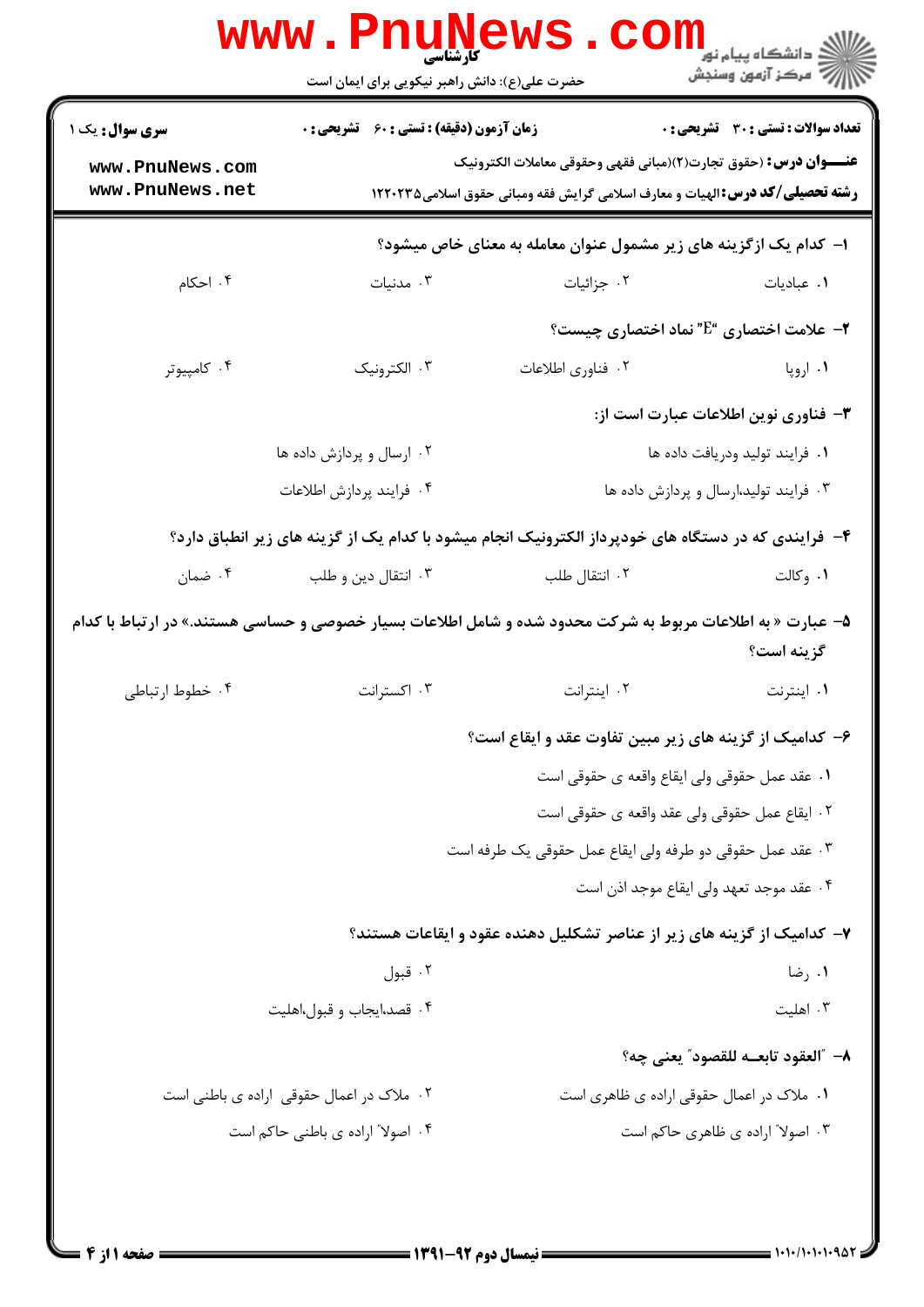| <b>زمان آزمون (دقیقه) : تستی : 60 ٪ تشریحی : 0</b><br><b>سری سوال :</b> ۱ یک<br><b>عنـــوان درس:</b> حقوق تجارت(٢)(مباني فقهي وحقوقي معاملات الكترونيك)<br>www.PnuNews.com<br>www.PnuNews.net<br><b>رشته تحصیلی/کد درس: ا</b> لهیات و معارف اسلامی گرایش فقه ومبانی حقوق اسلامی1۲۲۰۲۳۵<br>۰۱ نیت معامله<br>٠٢ قصد ايجاد معامله<br>۰۴ امضای معامله<br>۰۳ رضایت به انجام معامله<br>۰۲ کاشفیت قصد و رضا<br>۰۱ قصد ورضا<br>۰۴ اهلیت<br>۰۳ مشروعيت جهت معامله |                                                                                     | حضرت علی(ع): دانش راهبر نیکویی برای ایمان است | <b>WWW.Pnunews</b> | الا دانشگاه پیام نور COIL<br>این مرکز آزمون وسنجش |  |  |
|----------------------------------------------------------------------------------------------------------------------------------------------------------------------------------------------------------------------------------------------------------------------------------------------------------------------------------------------------------------------------------------------------------------------------------------------------------|-------------------------------------------------------------------------------------|-----------------------------------------------|--------------------|---------------------------------------------------|--|--|
|                                                                                                                                                                                                                                                                                                                                                                                                                                                          |                                                                                     |                                               |                    | <b>تعداد سوالات : تستی : 30 ٪ تشریحی : 0</b>      |  |  |
|                                                                                                                                                                                                                                                                                                                                                                                                                                                          |                                                                                     |                                               |                    |                                                   |  |  |
|                                                                                                                                                                                                                                                                                                                                                                                                                                                          |                                                                                     |                                               |                    |                                                   |  |  |
|                                                                                                                                                                                                                                                                                                                                                                                                                                                          | ۹- منظور از قصد انشاء معامله چیست؟                                                  |                                               |                    |                                                   |  |  |
|                                                                                                                                                                                                                                                                                                                                                                                                                                                          |                                                                                     |                                               |                    |                                                   |  |  |
|                                                                                                                                                                                                                                                                                                                                                                                                                                                          |                                                                                     |                                               |                    |                                                   |  |  |
|                                                                                                                                                                                                                                                                                                                                                                                                                                                          | ∙ا− کدام یک از گزینه های زیراز اهمیت بیشتری در مبحث معاملات الکترونیک برخوردار است؟ |                                               |                    |                                                   |  |  |
|                                                                                                                                                                                                                                                                                                                                                                                                                                                          |                                                                                     |                                               |                    |                                                   |  |  |
|                                                                                                                                                                                                                                                                                                                                                                                                                                                          |                                                                                     |                                               |                    |                                                   |  |  |
|                                                                                                                                                                                                                                                                                                                                                                                                                                                          |                                                                                     |                                               |                    | 11- منظور از ماهیت ممضی چیست؟                     |  |  |
| ۰۱ امضای یک یک معاملات<br>٠٢ امضاى جريان عرفى روابط صحيح مردم توسط شارع                                                                                                                                                                                                                                                                                                                                                                                  |                                                                                     |                                               |                    |                                                   |  |  |
| ۰۳ امضای بیع و اجاره<br>۰۴ امضای عقود معین و غیر معین                                                                                                                                                                                                                                                                                                                                                                                                    |                                                                                     |                                               |                    |                                                   |  |  |
| ۱۲– اراده در معاملات الکترونیک به وسیلهاعلام و به وسیله به مخاطب اعلام می شود.                                                                                                                                                                                                                                                                                                                                                                           |                                                                                     |                                               |                    |                                                   |  |  |
| ٠١ اصل ساز_داداه پيام<br>۰۲ داده پیام_اصل ساز                                                                                                                                                                                                                                                                                                                                                                                                            |                                                                                     |                                               |                    |                                                   |  |  |
| ۰۳ پیام داده_سطرساز<br>۰۴ لفظ_نوشتن                                                                                                                                                                                                                                                                                                                                                                                                                      |                                                                                     |                                               |                    |                                                   |  |  |
| ۱۳– کدام یک از فقها بدون آنکه ازمعاطات سخنی گفته باشد آن را در فقه شیعه بنیان نهاد؟                                                                                                                                                                                                                                                                                                                                                                      |                                                                                     |                                               |                    |                                                   |  |  |
| ۰۳ شیخ انصاری<br>۰۲ شیخ طوسی<br>۰۴ شهیدثانی<br>۰۱ شیخ مفید                                                                                                                                                                                                                                                                                                                                                                                               |                                                                                     |                                               |                    |                                                   |  |  |
| ۱۴- محقق حلی وقوع کدام یک از عقود زیر را به وسیله ی کتابت بلامانع دانسته است؟                                                                                                                                                                                                                                                                                                                                                                            |                                                                                     |                                               |                    |                                                   |  |  |
| ۰۴ اجاره و صلح<br>۰۳ ضمان و بیع<br>۰۲ ضمان و رهن<br>۰۱ وکالت و رهن                                                                                                                                                                                                                                                                                                                                                                                       |                                                                                     |                                               |                    |                                                   |  |  |
| 1۵– کدام یک از موارد زیر صحیح است؟                                                                                                                                                                                                                                                                                                                                                                                                                       |                                                                                     |                                               |                    |                                                   |  |  |
| ٠١ الفاظ معاملات حقيقت شرعيه است<br>٢. الفاظ معاملات حقيقت متشرعه است                                                                                                                                                                                                                                                                                                                                                                                    |                                                                                     |                                               |                    |                                                   |  |  |
| ۴. الفاظ معاملات برمعناي وضعي مي باشد<br>۰۳ الفاظ معاملات برمعناي عرفي خودمي باشد                                                                                                                                                                                                                                                                                                                                                                        |                                                                                     |                                               |                    |                                                   |  |  |
| ۱۶– امور حقوقی اموریمحسوب می شوند.                                                                                                                                                                                                                                                                                                                                                                                                                       |                                                                                     |                                               |                    |                                                   |  |  |
| ۰۲ عرضی<br>۰۳ اعتباری<br>۰۱ واقعی<br>۰۴ صوری                                                                                                                                                                                                                                                                                                                                                                                                             |                                                                                     |                                               |                    |                                                   |  |  |
| ۱۷−  دردو رکنوتفاوتی میان معاملات الکترونیک وغیر آن وجود ندارد:                                                                                                                                                                                                                                                                                                                                                                                          |                                                                                     |                                               |                    |                                                   |  |  |
| ٠١ متعاقدين_عوضين<br>۰۲ متعاقدين_ايجاب و قبول                                                                                                                                                                                                                                                                                                                                                                                                            |                                                                                     |                                               |                    |                                                   |  |  |
| ۰۴ ايجاب_قبول<br>۰۳ عوضين_ايجاب و قبول                                                                                                                                                                                                                                                                                                                                                                                                                   |                                                                                     |                                               |                    |                                                   |  |  |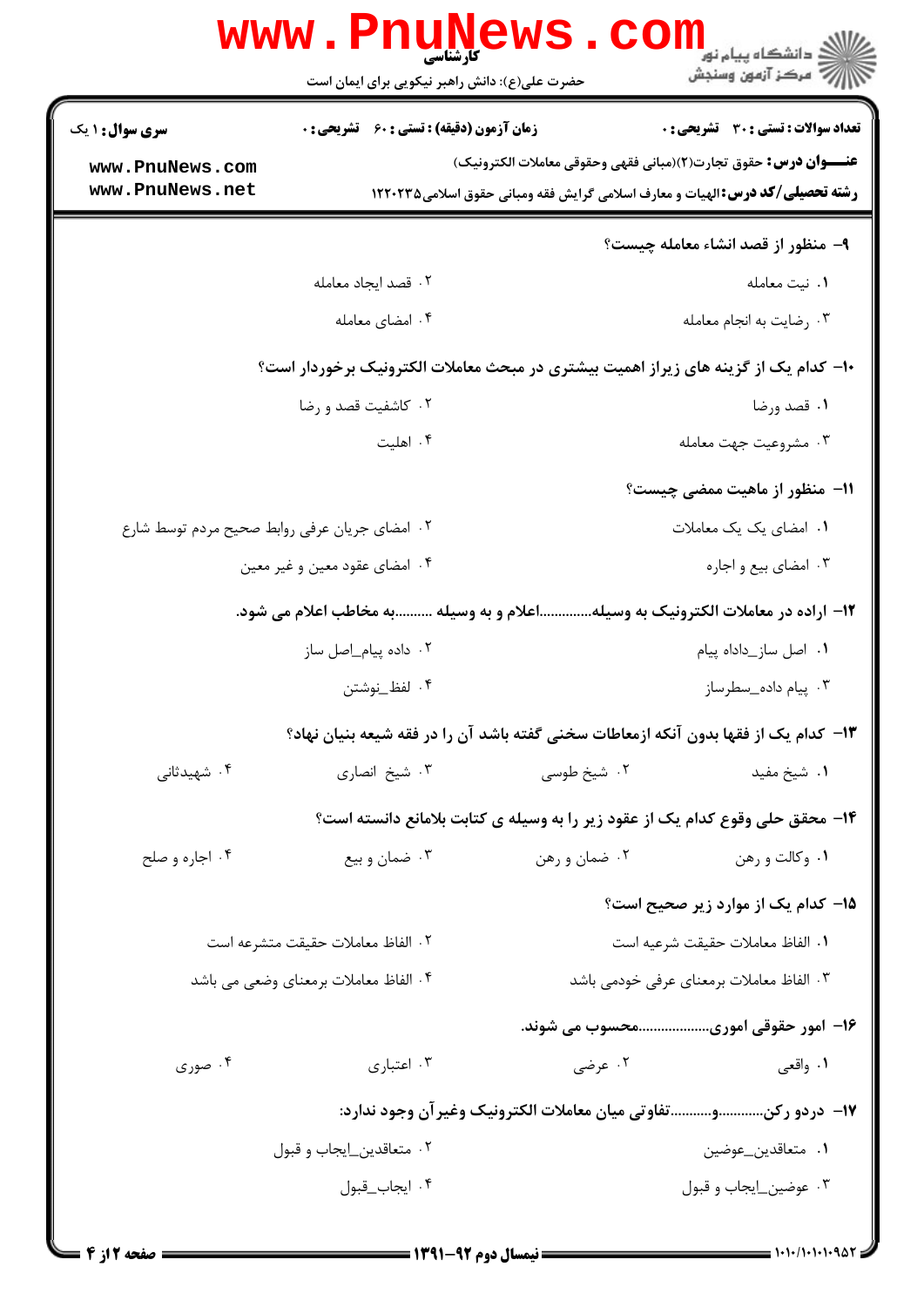|                                                                      | www.PnuNews<br>حضرت علی(ع): دانش راهبر نیکویی برای ایمان است |                                                                                                                                                                 | ڪ دانشڪاه پيام نور<br><mark>√</mark> مرڪز آزمون وسنڊش |  |  |
|----------------------------------------------------------------------|--------------------------------------------------------------|-----------------------------------------------------------------------------------------------------------------------------------------------------------------|-------------------------------------------------------|--|--|
| <b>سری سوال : ۱ یک</b>                                               | <b>زمان آزمون (دقیقه) : تستی : 60 ٪ تشریحی : 0</b>           |                                                                                                                                                                 | <b>تعداد سوالات : تستی : 30 ٪ تشریحی : 0</b>          |  |  |
| www.PnuNews.com<br>www.PnuNews.net                                   |                                                              | <b>عنـــوان درس:</b> حقوق تجارت(٢)(مباني فقهي وحقوقي معاملات الكترونيك)<br><b>رشته تحصیلی/کد درس:</b> الهیات و معارف اسلامی گرایش فقه ومبانی حقوق اسلامی۱۲۲۰۲۳۵ |                                                       |  |  |
| ۱۸− بر اساس کدام قاعده می توان پذیرش معاملات الکترونیک را توجیه کرد؟ |                                                              |                                                                                                                                                                 |                                                       |  |  |
|                                                                      | ۰۲ عدم موضوعیت وسیله ای خاص در بیان قصد                      |                                                                                                                                                                 | ۰۱ موضوعیت داشتن وسیله ای خاص در بیان قصد             |  |  |
|                                                                      | ٠۴ عدم انحصاربيان قصدازطريق الفاظ                            |                                                                                                                                                                 | ٠٣ انحصاربيان قصد ازطريق الفاظ                        |  |  |
|                                                                      |                                                              |                                                                                                                                                                 | <b>۱۹</b> - کدام یک از گزینه های زیر صحیح است؟        |  |  |
| ۰۲ ایجاب رکن سبب ساز عقد است و قبول نقشی ندارد                       |                                                              | ۰۱ ایجاب و قبول رکن سبب ساز عقد محسوب می شوند                                                                                                                   |                                                       |  |  |
| ۰۴ ایجاب و قبول منوط به اعلام رضایت طرفین است                        |                                                              | ۰۳ قبول رکن سبب ساز عقد است و ایجاب نقشی ندارد                                                                                                                  |                                                       |  |  |
|                                                                      |                                                              |                                                                                                                                                                 | <b>۲۰</b> - عقد در تقسیمات فقهی و حقوقی چگونه است ؟   |  |  |
| ۰۴ هم عرض ايقاع                                                      | ۰۳ مقسم ایقاع                                                | ۰۲ قسیم ایقاع                                                                                                                                                   | ٠١ قسمي از ايقاع                                      |  |  |
|                                                                      |                                                              | <b>۲۱</b> - تعلیق انشاء به امری خارج از ماهیت عقد موجب چه حکمی می شود؟                                                                                          |                                                       |  |  |
| ۰۴ بطلان عقد                                                         | ۰۳ فسخ عقد                                                   | ۰۲ انفساخ عقد                                                                                                                                                   | ١. عدم نفوذ عقد                                       |  |  |
| <b>۲۲</b> - کدام یک از گزینه های زیر در ارتباط با تحقق عقد صحیح است؟ |                                                              |                                                                                                                                                                 |                                                       |  |  |
| ۰۲ هرعقدی با یک انشاء محقق می شود                                    |                                                              | ۰۱ هرعقدی با دوانشاء مستقل محقق می شود                                                                                                                          |                                                       |  |  |
| ۰۴ عقد اصولا"با یک انشاء محقق می شود                                 |                                                              |                                                                                                                                                                 | ۰۳ هرعقدی اصولا″با دوانشاء محقق می شود                |  |  |
|                                                                      |                                                              | ٢٣– موضوع له الفاظ وعناوين عقود كدام يك از گزينه هاي زير مي باشد؟                                                                                               |                                                       |  |  |
| ۰۴ ماهیت شرعی عقود                                                   | ۰۳ ماهيت عرفي عقود                                           | ٠٢ اسباب                                                                                                                                                        | ۰۱ مسببات                                             |  |  |
|                                                                      |                                                              |                                                                                                                                                                 | ۲۴- منظور از مقاوله چیست؟                             |  |  |
|                                                                      |                                                              |                                                                                                                                                                 | ۰۱ قالب و ساختار                                      |  |  |
|                                                                      |                                                              | ٠٢ ساختار لفظي از پيش تعيين شده براي عقود وايقاعات                                                                                                              |                                                       |  |  |
|                                                                      |                                                              |                                                                                                                                                                 | ٠٣ الفاظ غير صريح                                     |  |  |
|                                                                      |                                                              | ۰۴ مجموعه ی مذاکرات و گفتگوهایی که به معامله می انجامد                                                                                                          |                                                       |  |  |
|                                                                      |                                                              | ۲۵- شکل گفتاری مقاولات الکترونیک با کدام یک از گزینه های زیر انطباق دارد؟                                                                                       |                                                       |  |  |
| ۰۴ معاملات كتبي                                                      | ۰۳ معامله از راه دور                                         | ۰۲ معاملات معمولی                                                                                                                                               | ٠١. معاملات تلفني                                     |  |  |
|                                                                      |                                                              |                                                                                                                                                                 |                                                       |  |  |
|                                                                      |                                                              |                                                                                                                                                                 |                                                       |  |  |
|                                                                      |                                                              |                                                                                                                                                                 |                                                       |  |  |

1.1.1.1.1.902